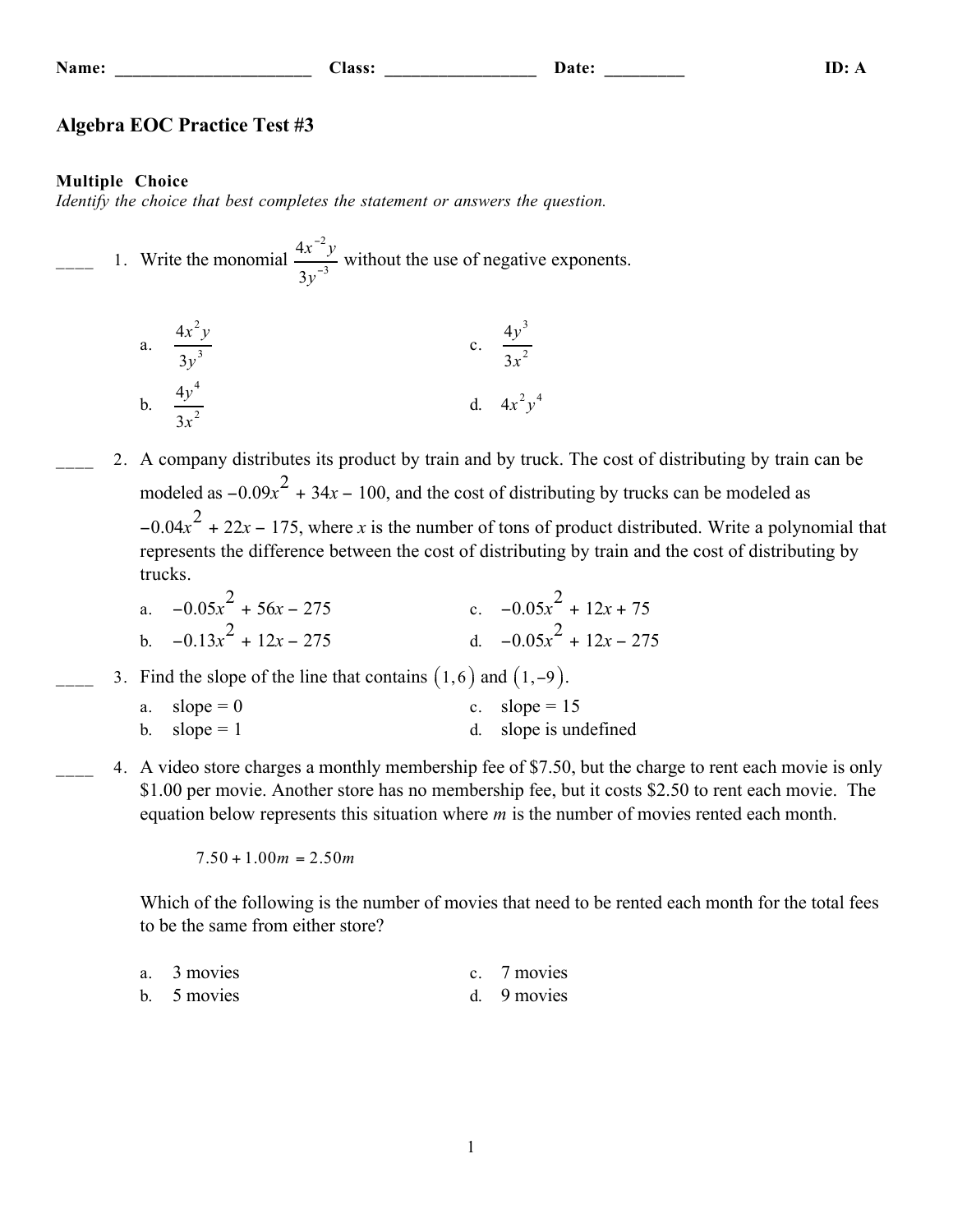5. Jane is in debt. She owes her brother money and has nothing in her piggy bank. She decides to work odd jobs for her family and neighbors to build her savings back up. The graph below represents Jane's situation.



What is the equation of this linear function? What does the slope represent?

- a.  $y = 3x 2$ ; The slope of 3 means Jane will be earning \$3 every day.
- b.  $y = 3x + 2$ ; The slope of 3 means it will take Jane 3 days to earn a dollar.
- c.  $y = -3x 2$ ; The slope of -2 means Jane was \$2 in debt to her brother.
- d.  $y = x 2$ ; The slope of 1 means Jane will be earning \$1 every day.
- 6. Factor  $x^2 + 6x + 8$ .
	- a.  $(x + 1)(x + 8)$ <br>b.  $(x + 2)(x + 4)$ <br>c.  $(x + 1)(x + 5)$ <br>d.  $(x 2)(x 4)$ d.  $(x-2)(x-4)$
- $\frac{1}{2}$  7. Use the graph to find the solutions of  $x^2 2x 3 = 0$ .



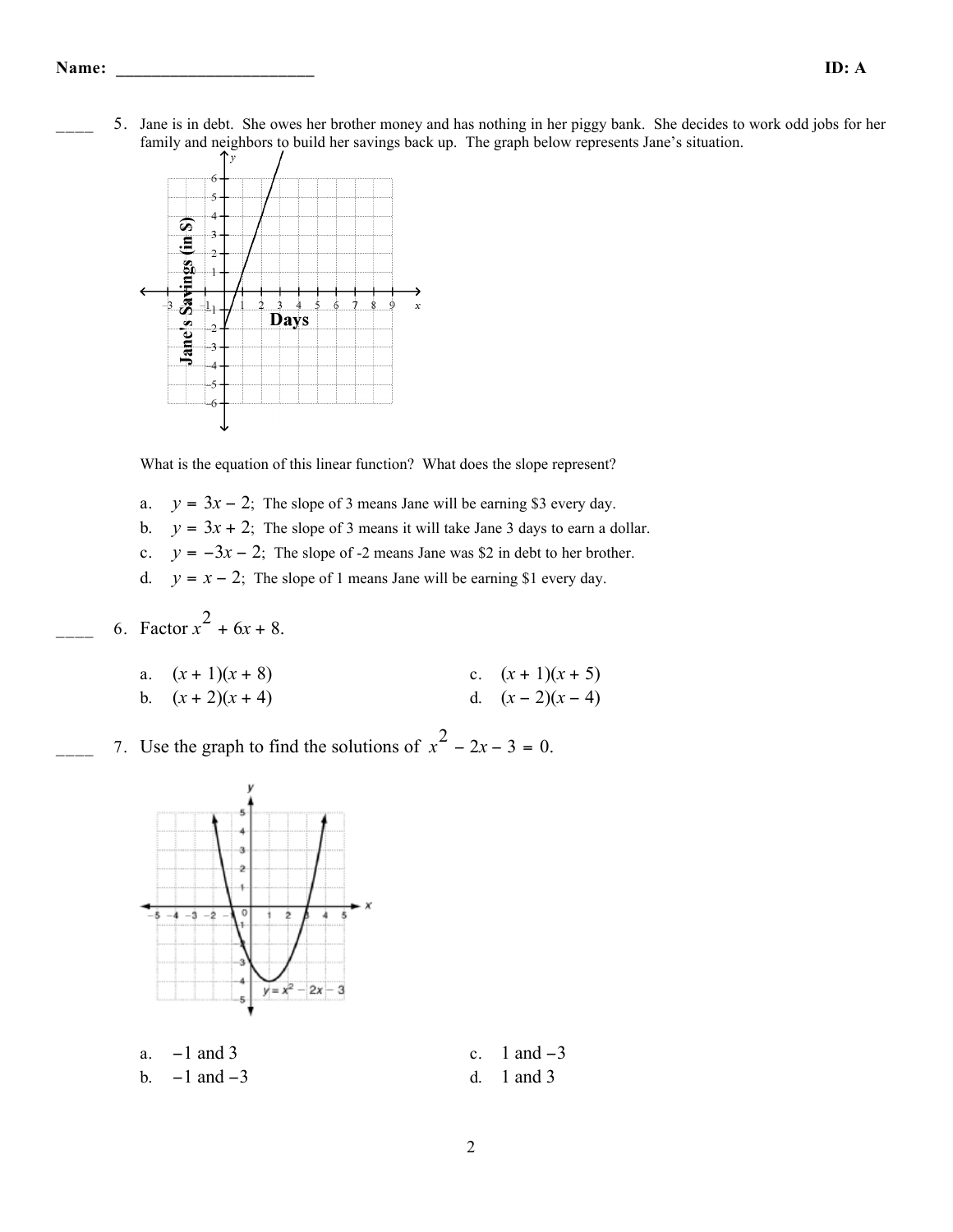\_\_\_\_ 8. The scatter plot shows the relationship between the weekly total sales (\$) and the number of different minutes of TV advertising the store purchased. Based on this relationship, use the line of best fit to predict what the total sales will be when the store has paid for 150 minutes of advertising.



\_\_\_\_ 9. Which of the following is the equation of the line that has *x*-intercept = 7 and *y*-intercept = −2?

a.  $2x - 7y = -14$  c.  $2x - 7y = 14$ b.  $2x + 7y = 14$  d.  $2x + 7y = -14$ 

 $\frac{10}{2}$  10. Factor  $x^2 - 16$ .

**11.** 

| a. $(x-4)^2$<br>b. $(x+4)(x-4)$ | c. $(x+4)^2$<br>d. cannot be factored |
|---------------------------------|---------------------------------------|
| Solve $-2y > 10$ .              |                                       |
| a. $y < -5$                     | c. $y < 5$                            |
| b. $y > -5$                     | d. $v > 5$                            |

12. The values in the table show a linear relationship. Find the slope.

|      | $\boldsymbol{x}$ |        | 11 | 15                   |
|------|------------------|--------|----|----------------------|
|      |                  | $10\,$ | 19 | 31                   |
|      |                  |        |    |                      |
| a. 3 |                  |        |    | c. $\frac{1}{3}$     |
| b.   | $-3$             |        |    | d.<br>$\overline{3}$ |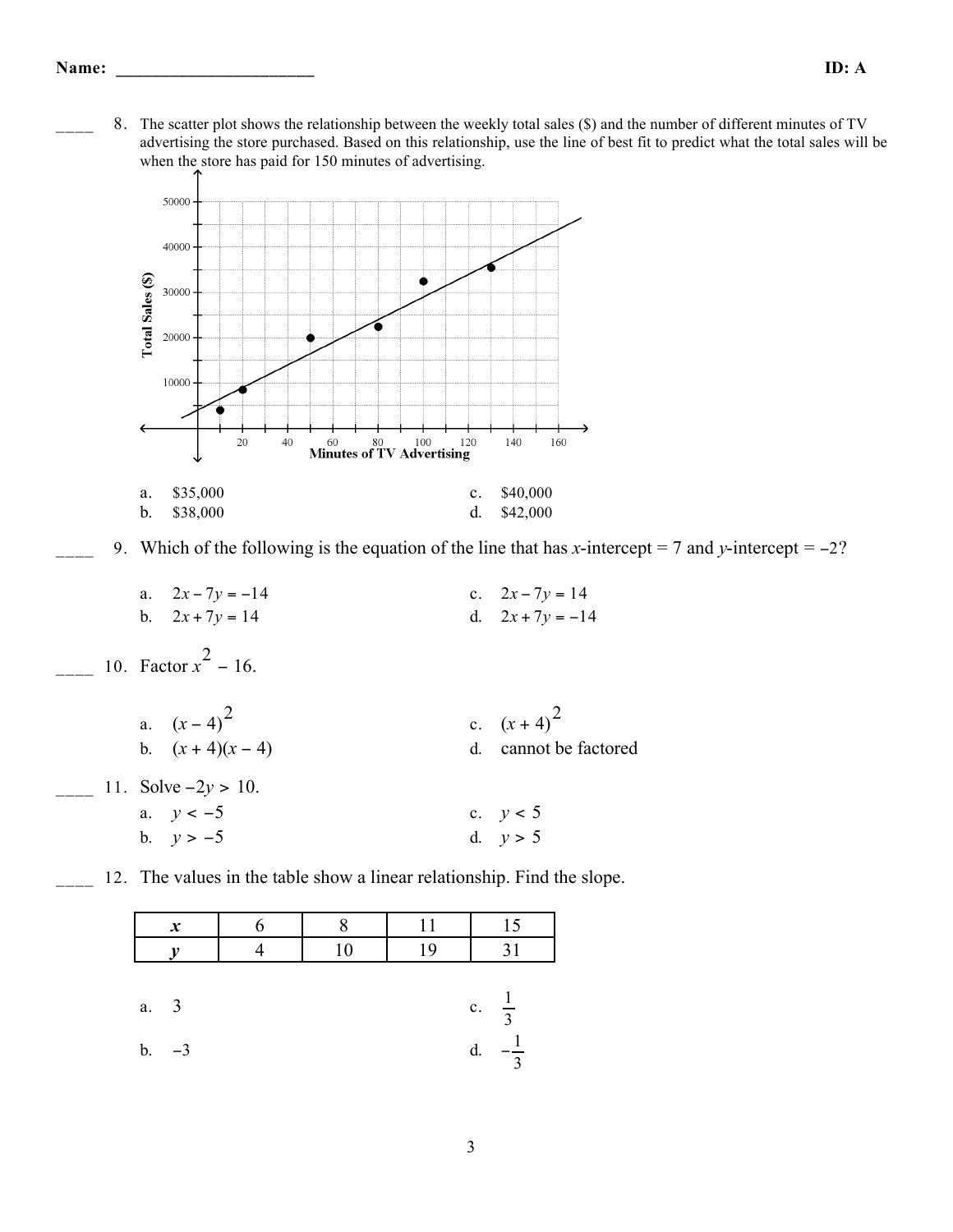13. Latisha is on page 30 of her book and reads 3 pages every night. Sal is on page 40 of the same book and reads 2 pages every night. How long will it take Latisha to be further in the book than Sal?

- a. 3 nights c. 15 nights b. 11 nights d. 71 nights
- 
- $\frac{1}{2}$  14. Which product results in  $x^2 + 10x + 25$ ?
	- a.  $(x-5)^2$ c.  $(x+5)(x-5)$ b.  $(x + 5)$ d.  $(x + 5)(2x + 5)$
- $\frac{1}{2}$  15. Graph the line with the slope  $\frac{3}{2}$  and *y*-intercept 1.

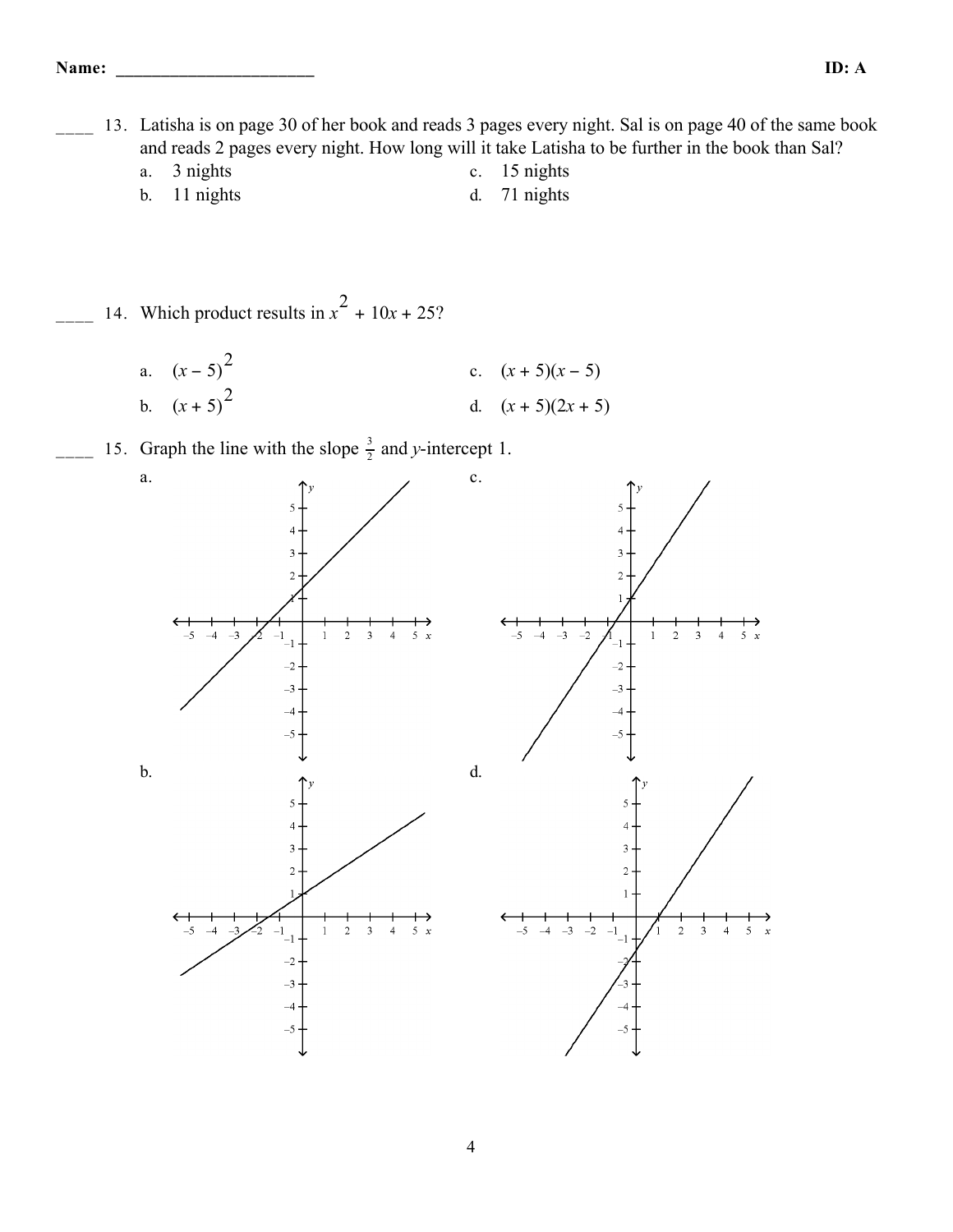**Name: \_\_\_\_\_\_\_\_\_\_\_\_\_\_\_\_\_\_\_\_\_\_ ID: A**

- 16. *U* is the set of integers. *G* is the set of negative integers. What is the complement of set *G* in universe *U*?
	- a. natural numbers c. positive integers b. whole numbers  $d. \{0\}$

17. A patio will be built in the shape of a trapezoid. The bases of the trapezoid will measure 14.5 ft and 22.5 ft. What is the minimum height of the trapezoid if the patio is to have an area of no less than 259 sq ft?

a. 3.5 ft c. 14 ft b. 7 ft d. 18.5 ft

$$
18. Simplify the quotient  $\frac{\sqrt{15}}{\sqrt{2}}$ .
$$

a. 
$$
\frac{\sqrt{15}}{2}
$$
  
b.  $\frac{\sqrt{30}}{2}$   
c.  $\sqrt{7.5}$   
d.  $\frac{2}{\sqrt{30}}$ 

- \_\_\_\_ 19. Factor 5(*x* − 2) − 9*x*(*x* − 2). a.  $-45x(x-2)$  c.  $(5-9x)(x-2)(x-2)$ b.  $(x-2)(9x-5)$  d.  $(x-2)(5-9x)$ 
	- \_\_\_\_ 20. Give the domain and range of the relation.



- a. D: 0 ≤ *x* ≤ 7; R: 1 ≤ *y* ≤ 7 c. D: 2 ≤ *x* ≤ 6; R: 4 ≤ *y* ≤ 7
- b. D: 1 ≤ *x* ≤ 6; R: 1 ≤ *y* ≤ 7 d. D: 1 ≤ *x* ≤ 7; R: 1 ≤ *y* ≤ 6
- -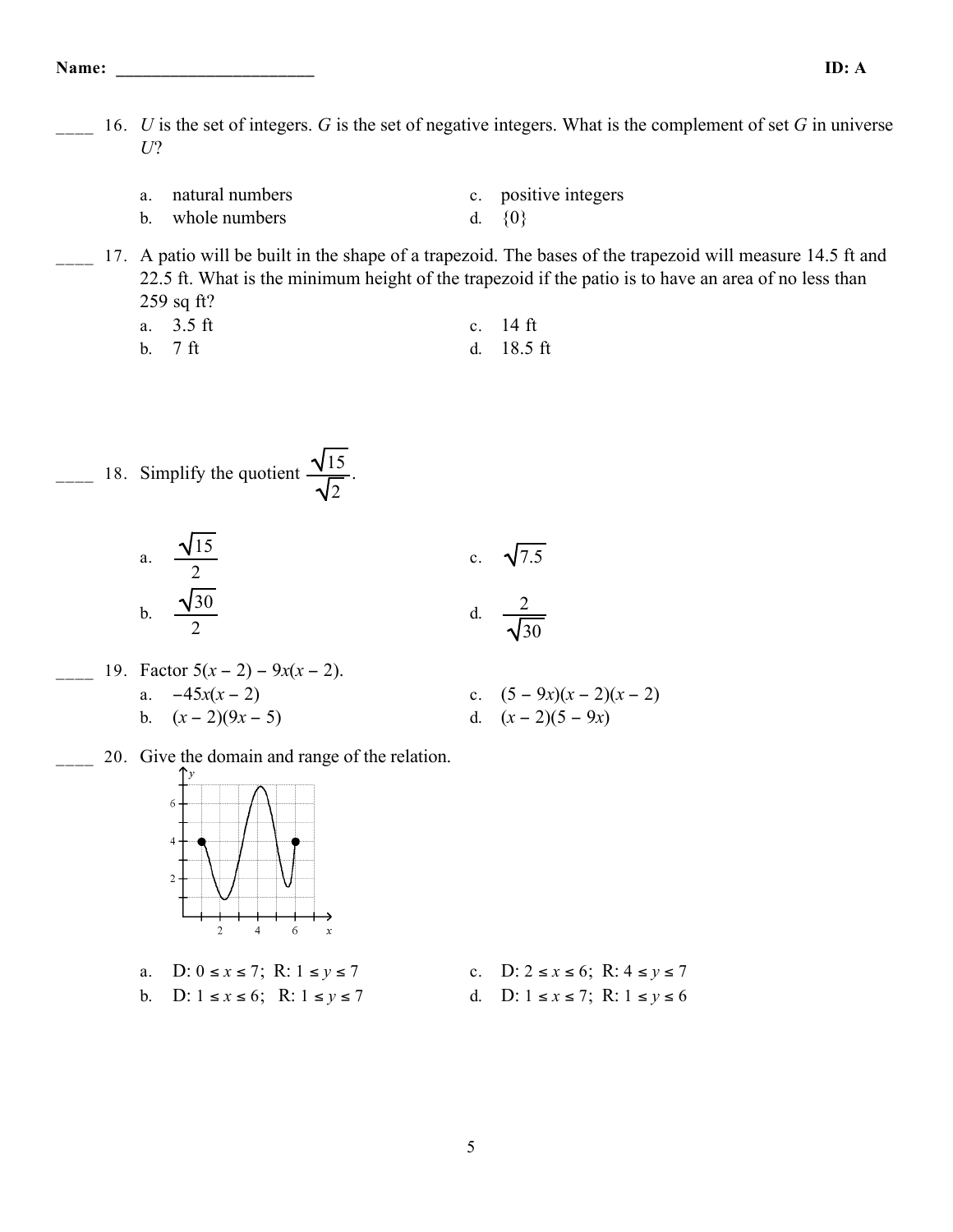|  | 21. Simplify $(x^6)^3$ .                                                              |    |                                                                                                     |
|--|---------------------------------------------------------------------------------------|----|-----------------------------------------------------------------------------------------------------|
|  | a. $x^2$                                                                              |    | c. $x^9$<br>d $x^{18}$                                                                              |
|  | 22. Given $f(x) = 3 - x$ with domain D: $\{-2, -1, 0, 1, 2\}$ . What is the range, R? |    |                                                                                                     |
|  | a. R: $\{5, 4, 0, 1, 2\}$                                                             |    | c. R: $\{1, 2, 3, 4, 5\}$                                                                           |
|  | b. R: $\{5,4,0,2,1\}$                                                                 |    | d. R: $\{-1, -2, 3, 1, 2\}$                                                                         |
|  | 23. Use the zero product property to solve the equation $(x + 3)(x - 2) = -4$ .       |    |                                                                                                     |
|  | The solutions are $2$ and $-1$ .<br>a.                                                |    | c. The solutions are $3$ and $-2$ .                                                                 |
|  | The solutions are $-3$ and 2.<br>$\mathbf{b}$ .                                       | d. | The solutions are $-2$ and 1.                                                                       |
|  |                                                                                       |    | 24. There are 2 lifeguards for every 34 people at a beach. How many people are there per lifeguard? |
|  | a. 16 people                                                                          |    | c. 32 people                                                                                        |
|  | b. 17 people                                                                          | d. | 18 people                                                                                           |

\_\_\_\_ 25. Isabel reads 12 books from the library each month for *m* months in a row. Each month her sister, Emma, reads  $\frac{1}{2}$  as many books as Isabel reads. Together they have read 108 books. The following equation represents this situation where *m* is the number of months that the girls have read.

$$
12m + \frac{1}{2}(12m) = 108
$$

Which of the following is the number of months it took Isabel and Emma to read 108 books?

| a. 2 months              | c. 6 months    |
|--------------------------|----------------|
| b. $\overline{3}$ months | d. $12$ months |

\_\_\_\_ 26. Determine whether the pairing is a function. If it is a function, describe the rule that relates the input value to the output value.

| 100111<br>111 D U U | ⊥ ∪ | ×.<br>∼ | $\sim$<br>$-$ |     |
|---------------------|-----|---------|---------------|-----|
| output              |     |         | $\sim$        | — 1 |

- 
- b. The pairing is a function. The rule is "subtract 3 from the input value."
- a. The pairing is not a function. c. The pairing is a function. The rule is "input value multiplied by 5."
	- d. The pairing is a function. The rule is "subtract 5 from the input value."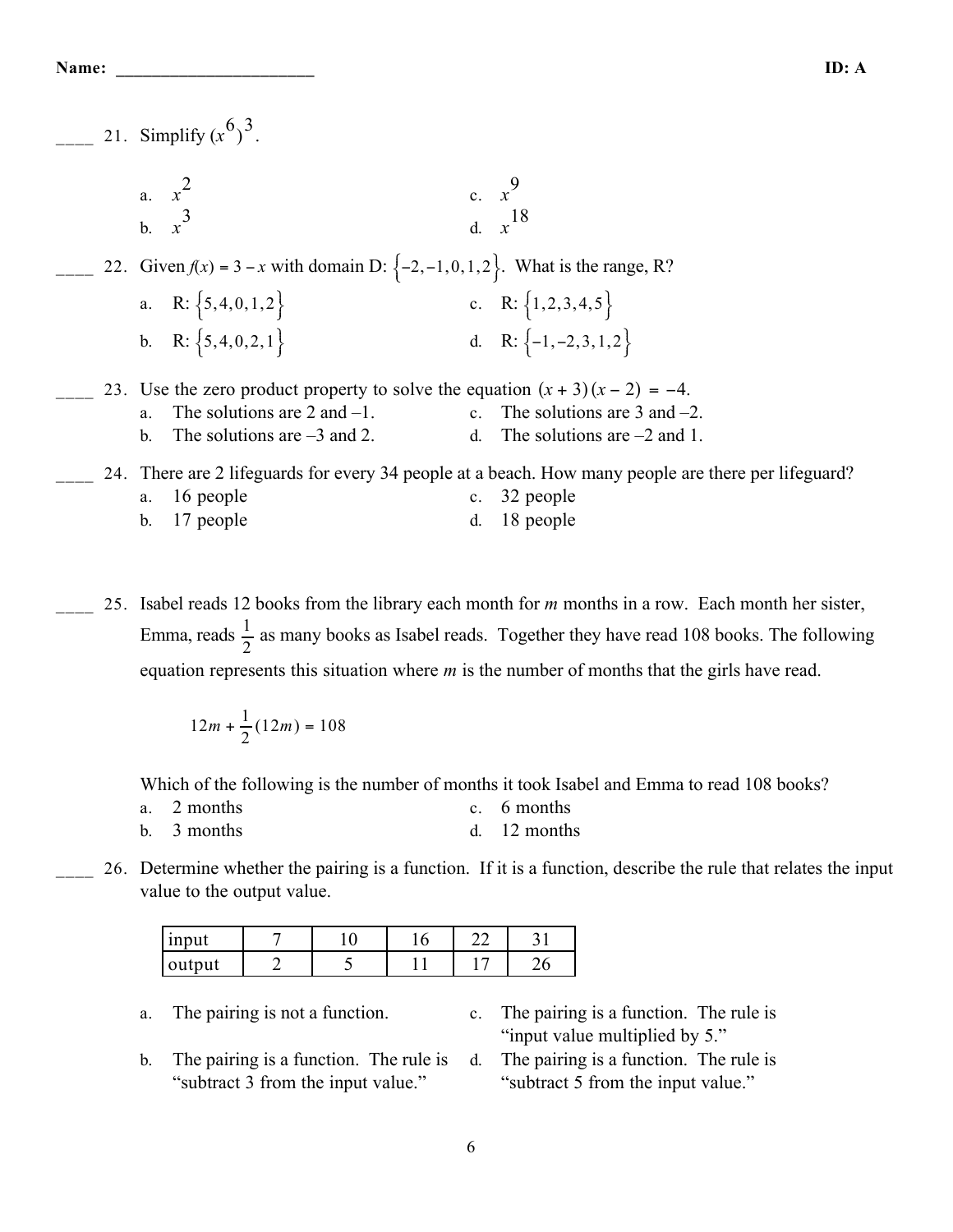27. Jennifer is a car saleswoman. She is paid a salary of \$2000 per month plus \$300 for each car that she sells. Her monthly salary can be modeled by the equation  $f(x) = 300x + 2000$  where *x* is the number of cars sold. Which of the following is a graph that represents this situation?

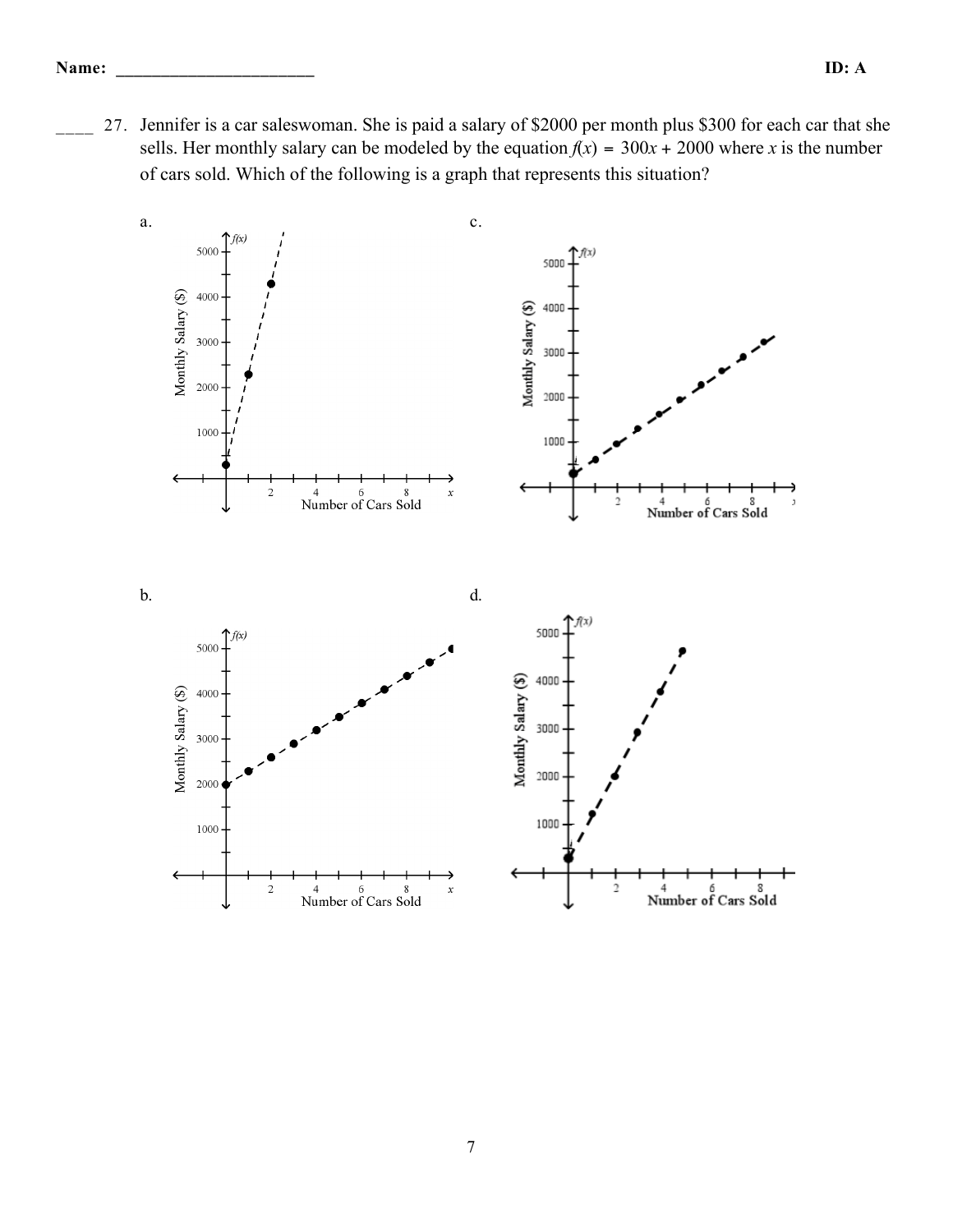28. 30 people were asked if they wore a blue shirt or a red shirt this week. The Venn diagram shows the results of the survey.



How many people wore a blue shirt, but not a red shirt, this week?

a. 4 c. 8 b. 7 d. 12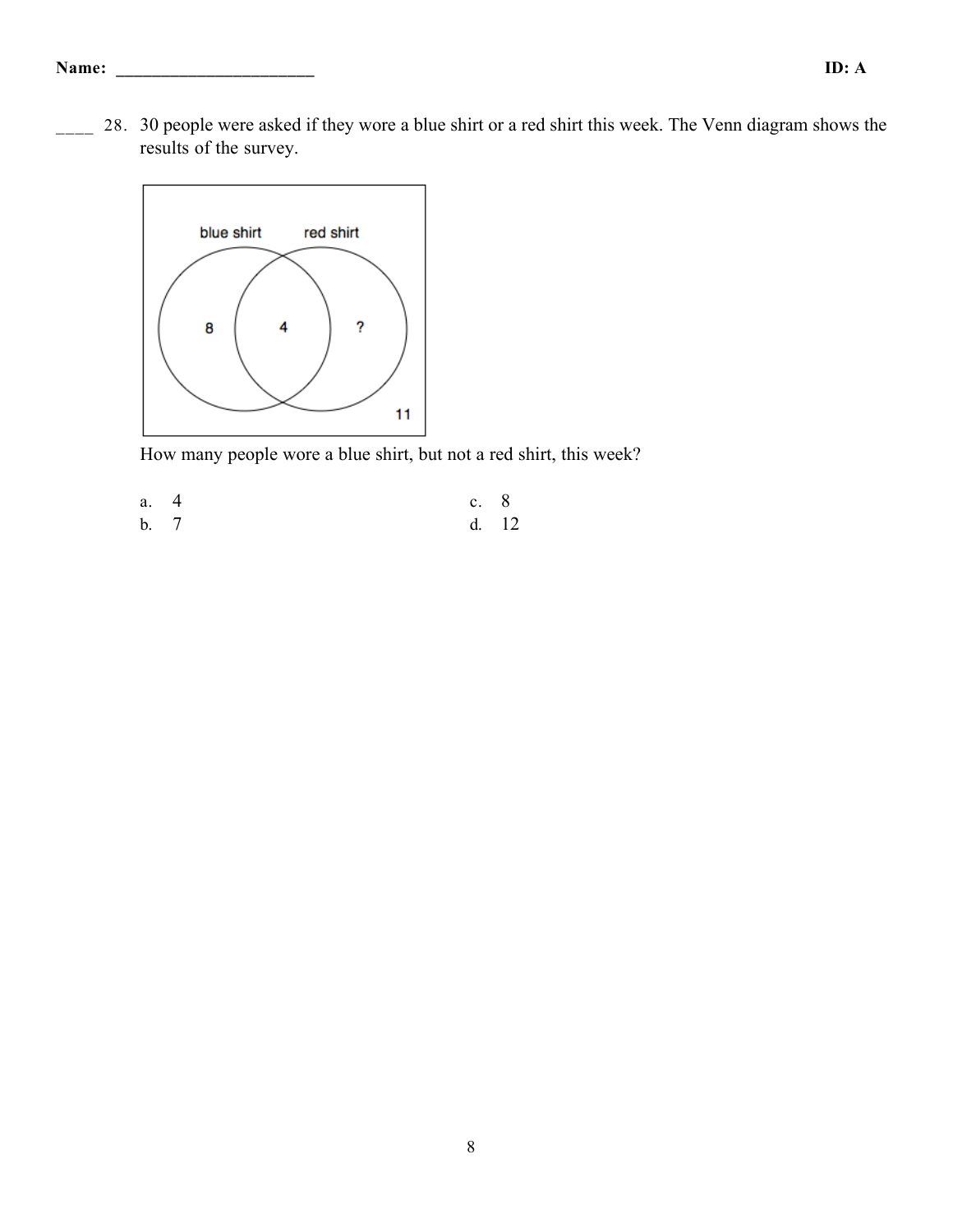\_\_\_\_ 29. The height of a soccer ball that is kicked from the ground can be approximated by the function  $y = -16x^2 + 48x$ , where *y* is the height of the soccer ball in feet *x* seconds after it is kicked. Graph this function. Find the time it takes the soccer ball to reach its maximum height, the soccer ball's maximum height, and the time it takes the soccer ball to return to the ground.

c.

d.



a.

b.

It takes the ball 36 seconds to reach its maximum height. The ball's maximum height is 3 feet. It takes the ball 36 seconds to return to the ground.



It takes the ball 1.5 seconds to reach its maximum height. The ball's maximum height is 36 feet. It takes the ball 3 seconds to return to the ground.



It takes the ball 1.5 seconds to reach its maximum height. The ball's maximum height is 36 feet. It takes the ball 1.5 seconds to return to the ground.



It takes the ball 3 seconds to reach its maximum height. The ball's maximum height is 36 feet. It takes the ball 3 seconds to return to the ground.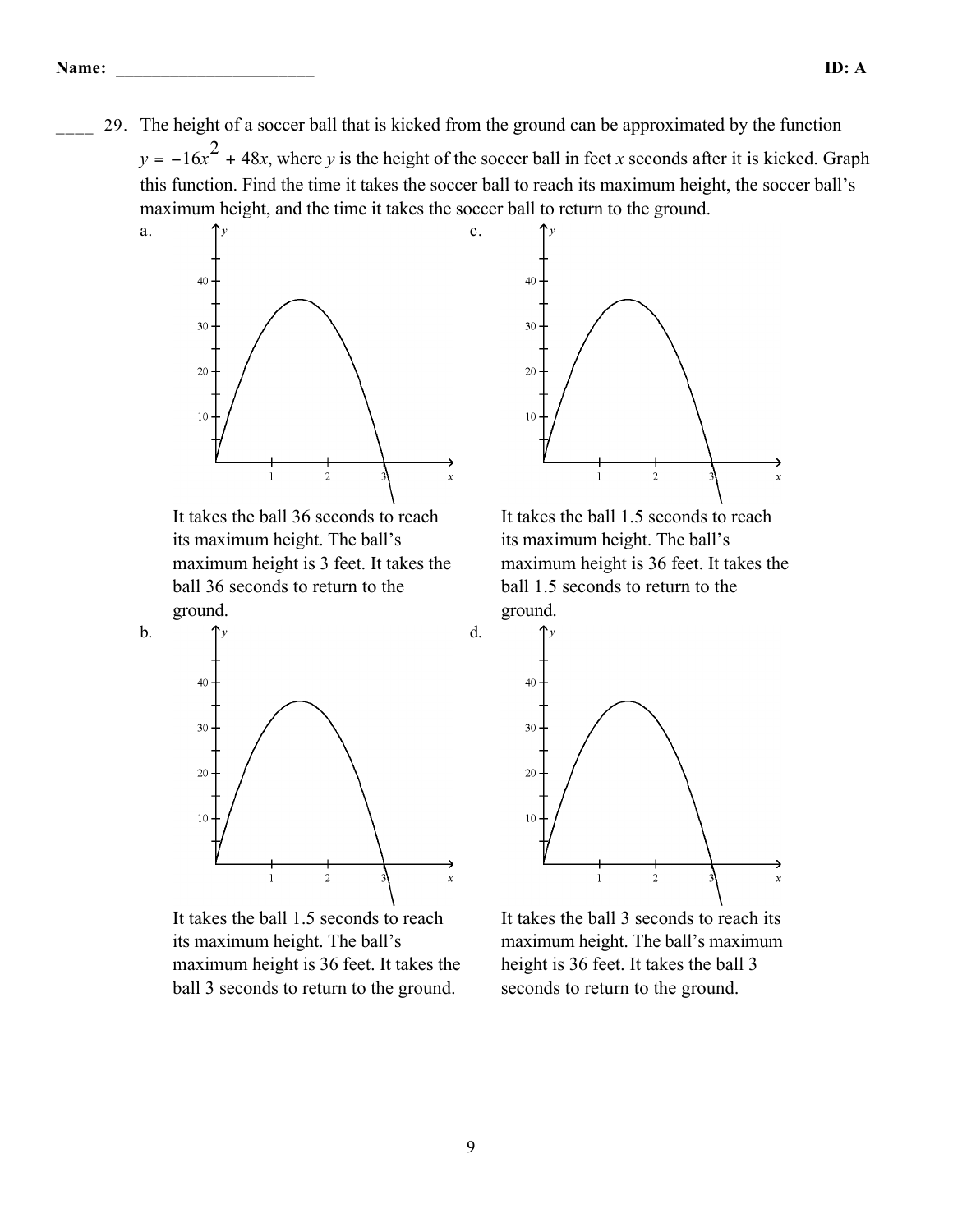**Name: \_\_\_\_\_\_\_\_\_\_\_\_\_\_\_\_\_\_\_\_\_\_ ID: A**

\_\_\_\_ 30. Solve *<sup>A</sup>* <sup>=</sup> <sup>1</sup> 2 *bh* for *b*. a. *<sup>b</sup>* <sup>=</sup> <sup>2</sup>*<sup>A</sup>* <sup>+</sup> *<sup>h</sup>* c. *<sup>b</sup>* <sup>=</sup> <sup>2</sup>*<sup>h</sup> a* b. *<sup>b</sup>* <sup>=</sup> <sup>2</sup>*<sup>A</sup> h* d. *b* = 2*h* − *a* \_\_\_\_ 31. Divide: (10*y* 2 + 6*y*) ÷ (2*y*) a. 5 *y* + 3 c. 5*y* 2 + 3*y* b. 5*y* + 3 d. 5 + 3 *y* \_\_\_\_ 32. Which inequality is shown by the graph below? a. −2 ≤ *w* ≤ 3 c. *w* ≥ 3 and *w* < −2 b. −2 < *w* ≤ 3 d. −2 > *w* ≥ 3 \_\_\_\_ 33. Solve *y* = *mx* + *b* for *m*. a. *<sup>m</sup>* <sup>=</sup> *<sup>y</sup>* <sup>−</sup> *<sup>b</sup> x* c. *m* = *y* + *bx* b. *<sup>m</sup>* <sup>=</sup> *<sup>x</sup> y* − *b* d. *<sup>m</sup>* <sup>=</sup> *<sup>y</sup>* <sup>+</sup> *<sup>b</sup> x* \_\_\_\_ 34. Write an equation for the line that contains the point (-1, 2) and is perpendicular to the line *y* = 3. a. *x* + *y* = −1 c. *y* = 2 b. *x* + *y* = 1 d. *x* = −1

b. 
$$
x + y = 1
$$
 d.  $x = -1$ 

\_\_\_\_ 35. Which of the following is the solution to the inequality?

$$
x+4 > 6(x+2)
$$

a. 
$$
x < 2
$$
  
\nb.  $x > 2$   
\nc.  $x > -1.6$   
\nd.  $x < -1.6$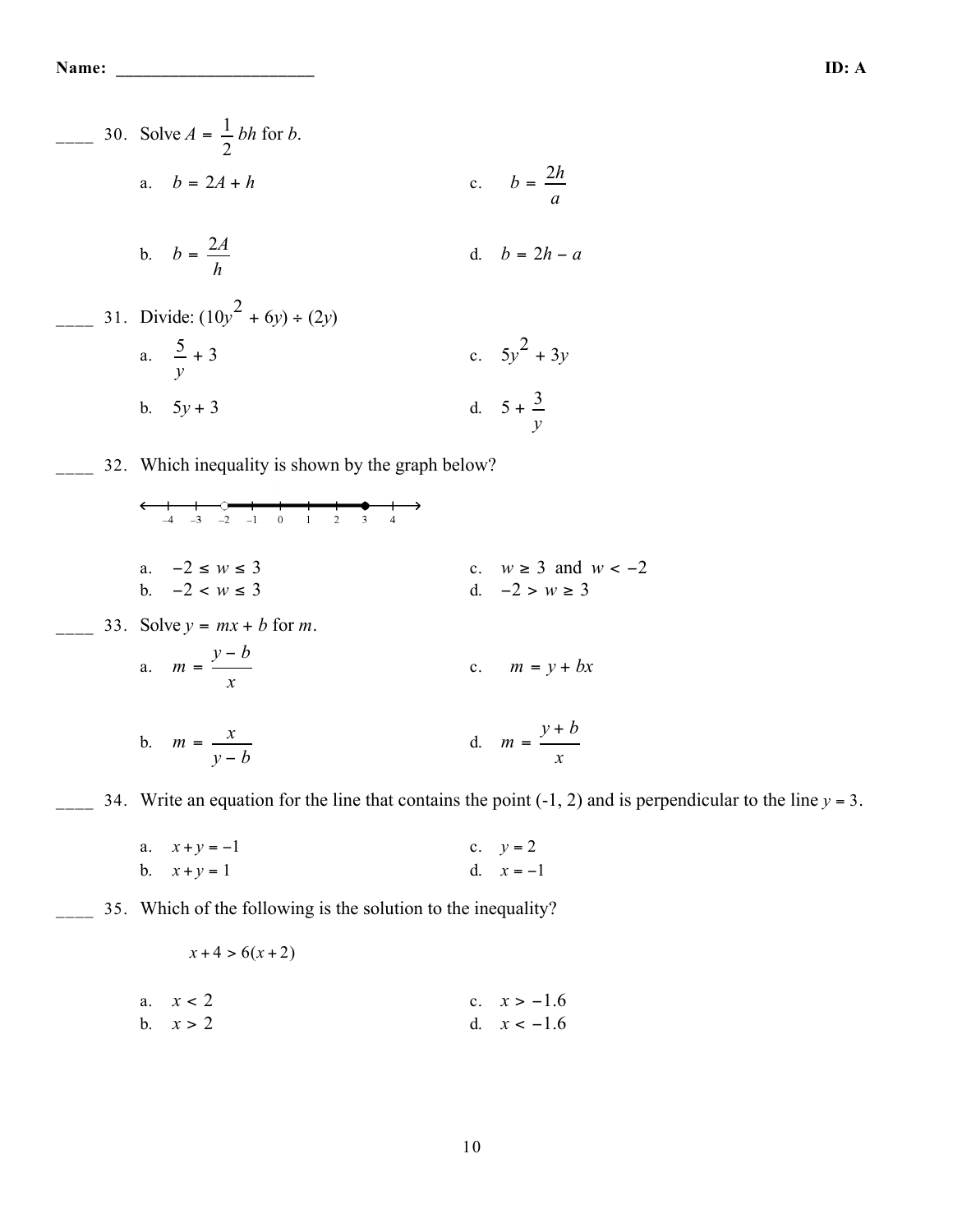**Name: \_\_\_\_\_\_\_\_\_\_\_\_\_\_\_\_\_\_\_\_\_\_ ID: A**

36. The check for Kelli's breakfast is \$5.74. Which is the best estimate of a 20% tip?

- a. \$0.50 c. \$1.00 b. \$0.60 d. \$1.20
- $\frac{1}{2}$  37. Multiply  $(x + 2)(x + 3)$ .
	- a.  $x^2$ c.  $2x + 5$ b.  $x^2$ d.  $2x + 6$
	- 38. A 30-foot pole is stabilized by a wire attached to the ground 10 feet from the base of the pole. How long is the wire? Give your answer as a radical expression in simplest form.



a. 
$$
2\sqrt{5}
$$
 ft  
b.  $2\sqrt{10}$  ft  
d.  $20\sqrt{2}$  ft

39. Solve 
$$
3y + \frac{1}{2}x - w = 0
$$
 for y.  
\na.  $y = \frac{1}{6}x + \frac{1}{3}w$   
\nb.  $y = -\frac{1}{6}x + \frac{1}{3}w$   
\nc.  $y = -\frac{1}{5}x + \frac{2}{3}w$   
\nd.  $y = -\frac{3}{2}x + 6w$ 

40. Which of the following relations is a function?

a. 
$$
\{(1, 0), (1, -1), (2, 0), (2, -1), (3, 0), (3, -1)\}
$$
  
b.  $\{(1, 3), (-1, 5), (2, 7), (-2, 7), (3, 5), (-3, 3)\}$   
c.  $\{(-2, -1), (1, -2), (0, 0), (-1, -1), (-2, -2)\}$   
d.  $\{(0, 3), (1, 3), (-3, 3), (1, 2), (-3, 2), (1, 3)\}$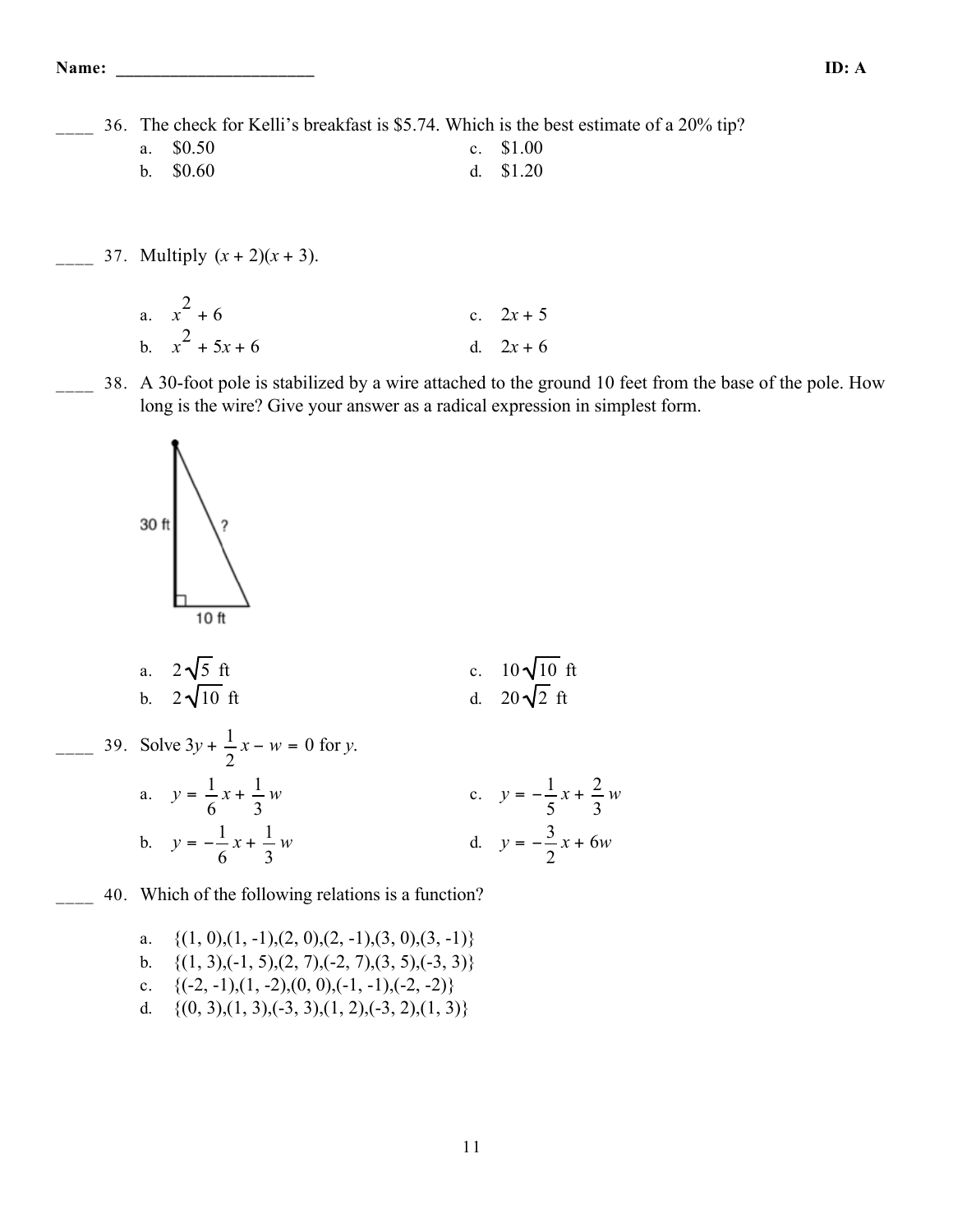a.

b.

\_\_\_\_ 41. A clothing manufacturer needs 2.4 yards of fabric to make a jacket and 1.6 yards of fabric to make a matching skirt. The number of jackets, *x*, and skirts, *y*, that can be made from a 48-yard bolt of fabric can be represented by the equation 2.4*x* + 1.6*y* = 48. Graph the function and find its intercepts. What does each intercept represent?

c.

d.



The *x*-intercept is (16, 0). The *x*-intercept gives the total number of skirts that can be made from one bolt of fabric when only skirts are made.

The *y*-intercept is (0, 24). The *y*-intercept gives the total number of jackets that can be made from one bolt of fabric when only jackets are made.



The *x*-intercept is (48, 0). The *x*-intercept gives the total number of jackets that can be made from one bolt of fabric when only jackets are made.

The *y*-intercept is (0, 48). The *y*-intercept gives the total number of skirts that can be made from one bolt of fabric when only skirts are made.



The *x*-intercept is (0, 20). The *x*-intercept gives the total number of skirts that can be made from one bolt of fabric when only skirts are made.

The *y*-intercept is (30, 0). The *y*-intercept gives the total number of jackets that can be made from one bolt of fabric when only jackets are made.



The *x*-intercept is (20, 0). The *x*-intercept gives the total number of jackets that can be made from one bolt of fabric when only jackets are made.

The *y*-intercept is (0, 30). The *y*-intercept gives the total number of skirts that can be made from one bolt of fabric when only skirts are made.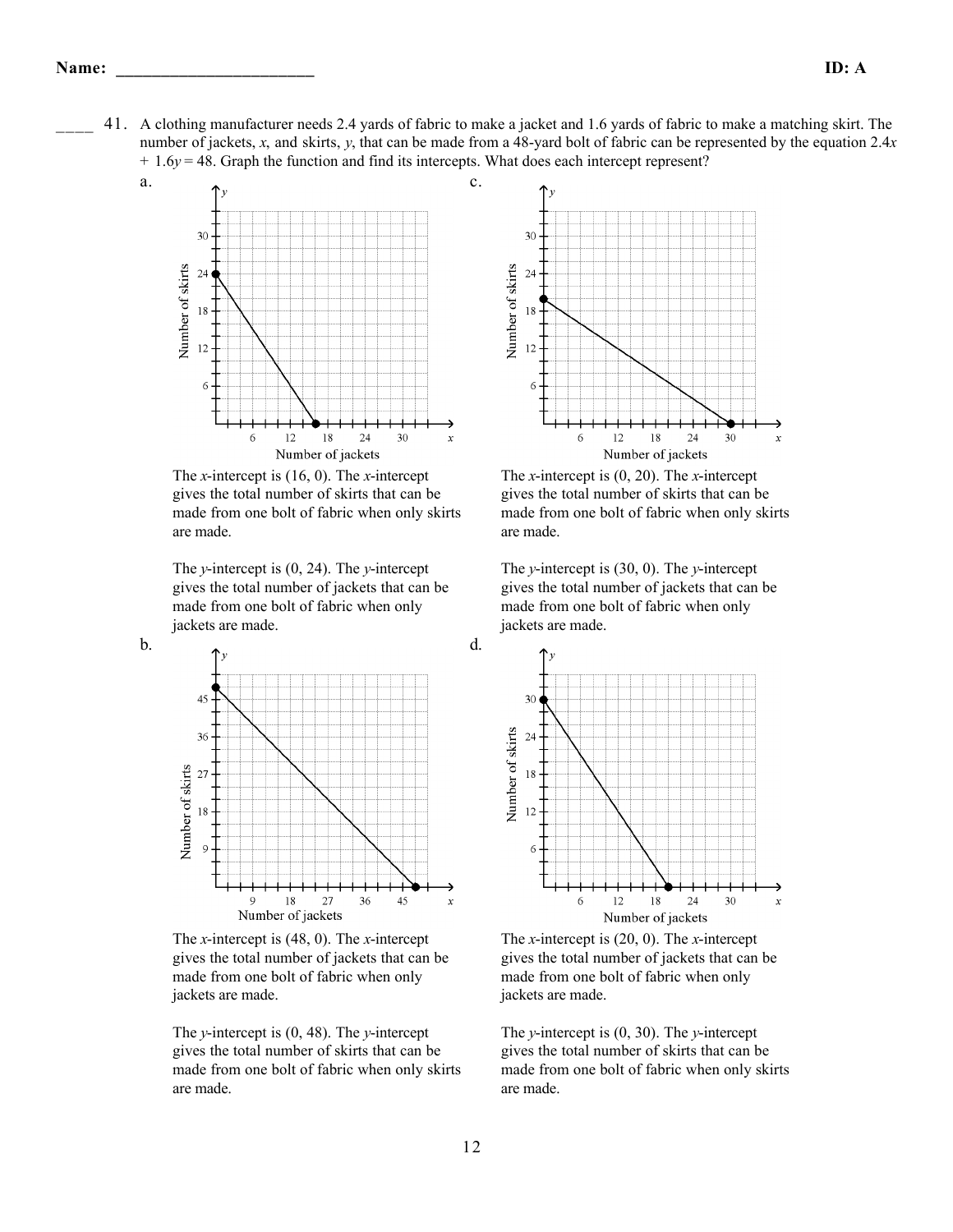Name:

- 42. Solve  $\begin{cases} 3x y = 7 \\ 2x y = 5 \end{cases}$ . a.  $(-9, -2)$ c.  $(-1, 2)$ b.  $(-2,-9)$ d.  $(2,-1)$ 43. Solve  $-a + 7 = 2a - 8$ . a.  $-3$ 5  $\mathbf{c}$ . b.  $-\frac{1}{3}$ d. 15
- 44. Write an equation in slope-intercept form for the line that passes through  $(4, 4)$  and has a x-intercept  $of 3.$ 
	- a.  $y = 4x + 3$ c.  $y = -4x - 12$ b.  $y = \frac{1}{4}x - 12$ d.  $y = 4x - 12$
	- 45. Graph  $x + 2y = -2$  for the domain D:  $\{-4, -2, 0, 2, 4\}$ .  $\mathbf{a}$ .  $\mathbf{c}$ .  $\boldsymbol{\delta}$  $6\overline{6}$ Ģ  $\dot{\delta}$  $\dot{\delta}$  $\frac{1}{2}$  $\frac{1}{6}$  $\mathbf{x}$ A -6  $\mathrm{d}$  $\mathbf b$ .  $\cdot$ 8  $\cdot 6$  $6\phantom{1}6$ 4 b Q  $\ddot{\sigma}$  $\overline{\mathbf{8}}$  $\overline{6}$ 6 -4 4  $-6$  $\epsilon$ -8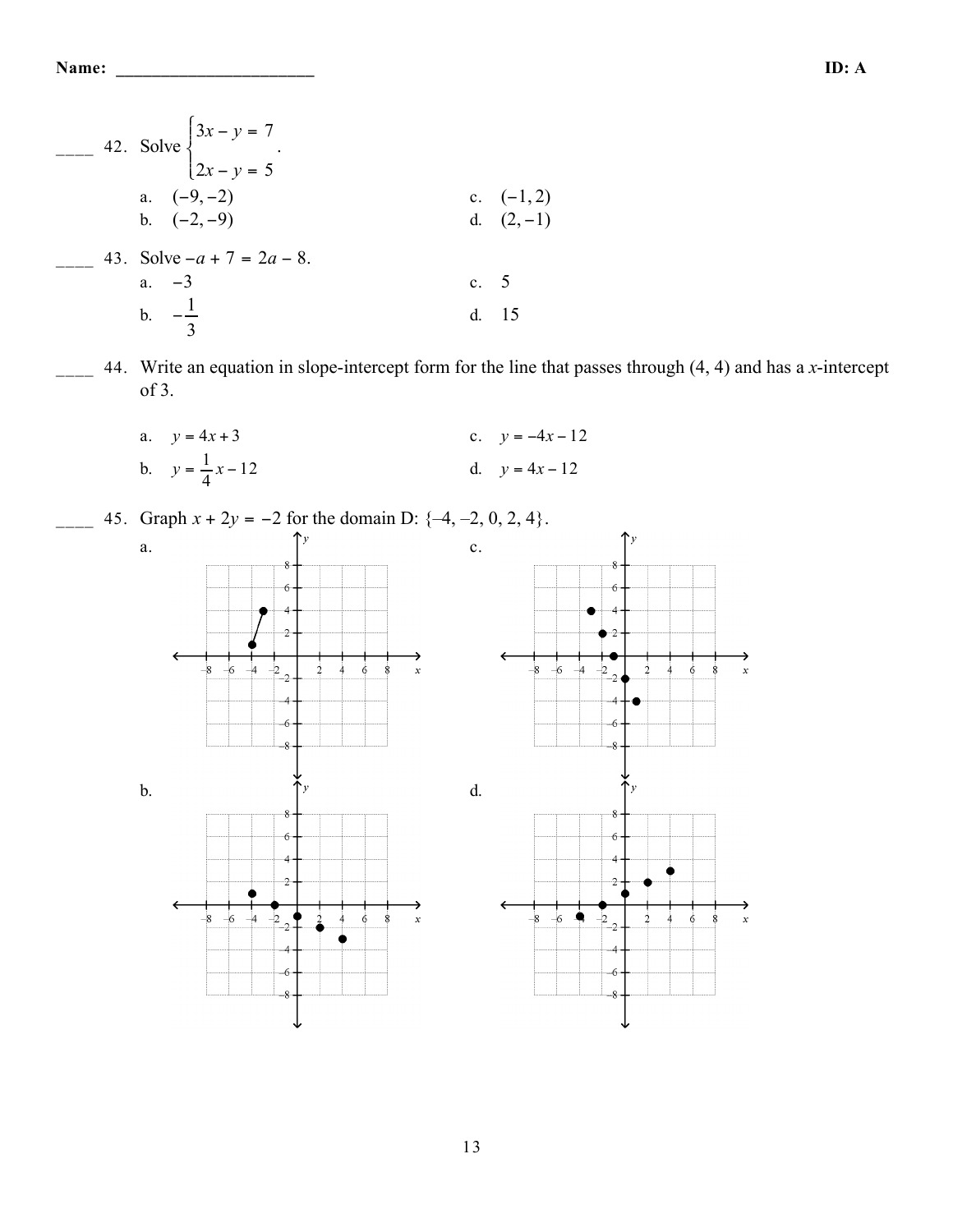

47. Find the  $x$ - and  $y$ -intercepts.



x-intercept: 6, y-intercept:  $-4$  $b.$ 

- c. *x*-intercept:  $-4$ , *y*-intercept:  $-6$ d. *x*-intercept:  $-6$ , *y*-intercept:  $-4$
- 48. A bakery has an order to make 100 cupcakes. The workers can frost and decorate 3 cupcakes per minute. Let  $x$  be the number of minutes the workers have been working. Write an inequality that says the number of cupcakes remaining to be decorated is less than 20.

| a. $3x - 100 < 20$ | c. $100 - 3x \le 20$ |
|--------------------|----------------------|
| b. $100 + 3x < 20$ | d. $100 - 3x < 20$   |

49. Which system has an infinite number of solutions?

a. 
$$
\begin{cases} x + 2 = y \\ 4 = 2y - x \\ 2y + 6 = 4x \end{cases}
$$
  
b. 
$$
\begin{cases} 2y + 6 = 4x \\ -3 = y - 2x \end{cases}
$$
  
c. 
$$
\begin{cases} y + 3 = 2x \\ 4x = 2y - 3 \\ 4x = 2y - 3 \end{cases}
$$
  
d. 
$$
\begin{cases} y = 2x - 5 \\ -2 = y - 2x \end{cases}
$$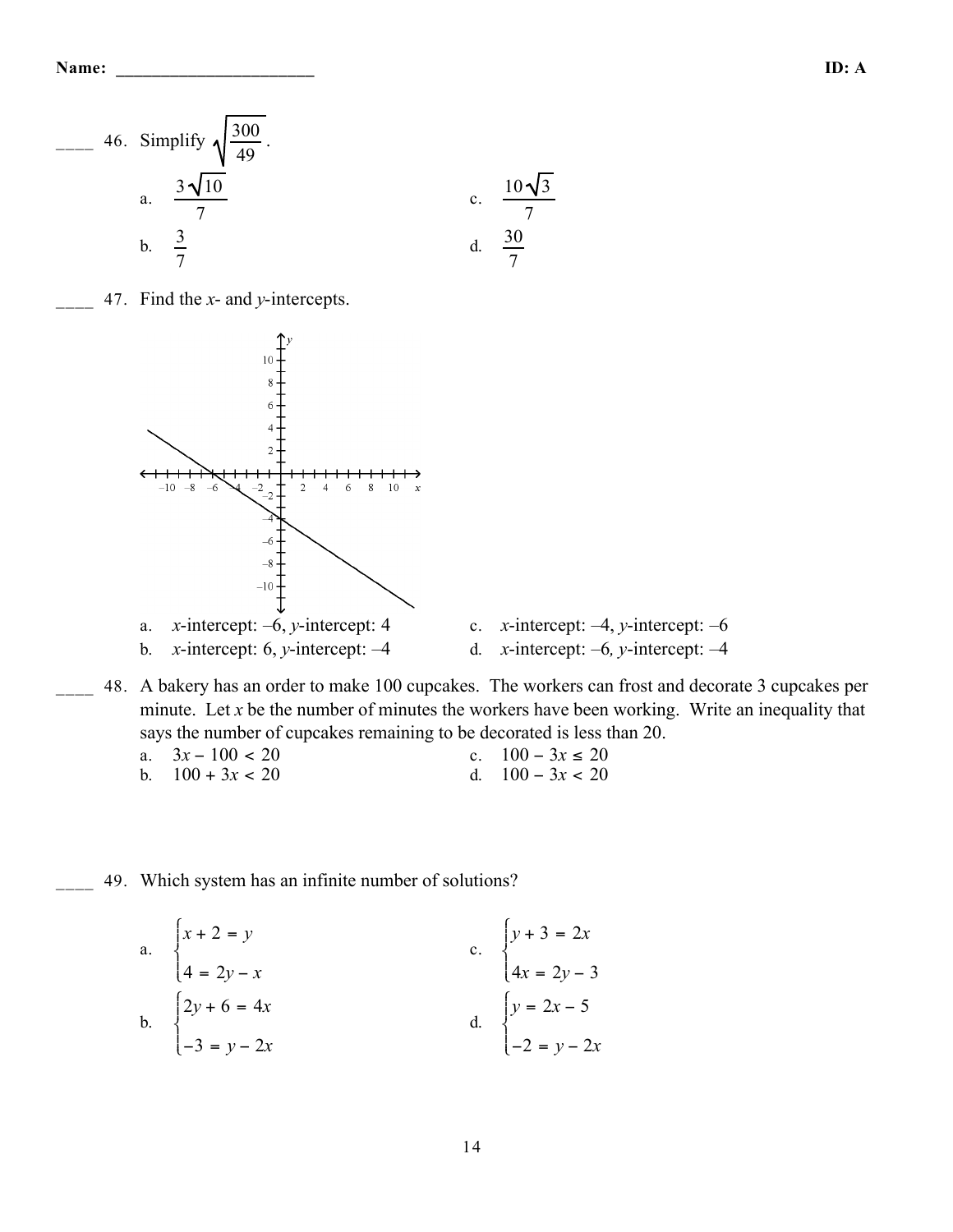|  |        | 50. Solve $\frac{2}{5} = \frac{6}{5}$ . | m |  |  |    |         |
|--|--------|-----------------------------------------|---|--|--|----|---------|
|  |        | a. 12                                   |   |  |  |    | c. $36$ |
|  | $h$ 24 |                                         |   |  |  | d. | 48      |

 $\frac{1}{2}$  51. Let *A* = {a, b, d, f} and B be a sets in the universe *U* = {letters of the alphabet}. If *A* ∪ *B* = {a, b, d, e, f, g}, which could be set *B*?

|  | a. $B = \{e, f, g, h\}$<br>b. $B = \{a, b, d, f, g, h\}$ | c. $B = \{e, f, g, 4, 9\}$<br>d. $B = \{e, f, g\}$ |
|--|----------------------------------------------------------|----------------------------------------------------|
|  | 52. Simplify $\frac{a^8}{a^2}$ .                         |                                                    |
|  | a. $a^4$<br>b. $a^6$                                     | c. $a^{10}$<br>$\frac{1}{a}$ $\frac{16}{a}$        |
|  | 53. Divide $(15a^4 + 20a^3 - 5a^2)$ by $-5a$ .           |                                                    |
|  | a. $10a^3 + 15a^2 - a$<br>b $-3a^3 - 4a^2 + a$           | c. $3a^4 - 4a^2 + 5a$<br>d. $-10a^3 - 15a^2 - a$   |
|  | 54. Solve $x^2$ – 12 = –4x by factoring.                 |                                                    |
|  | a. $x = -2$ or $x = 6$<br>b. $x = -3$ or $x = 4$         | c. $x = 2$ or $x = -6$<br>d. $x = 3$ or $x = -4$   |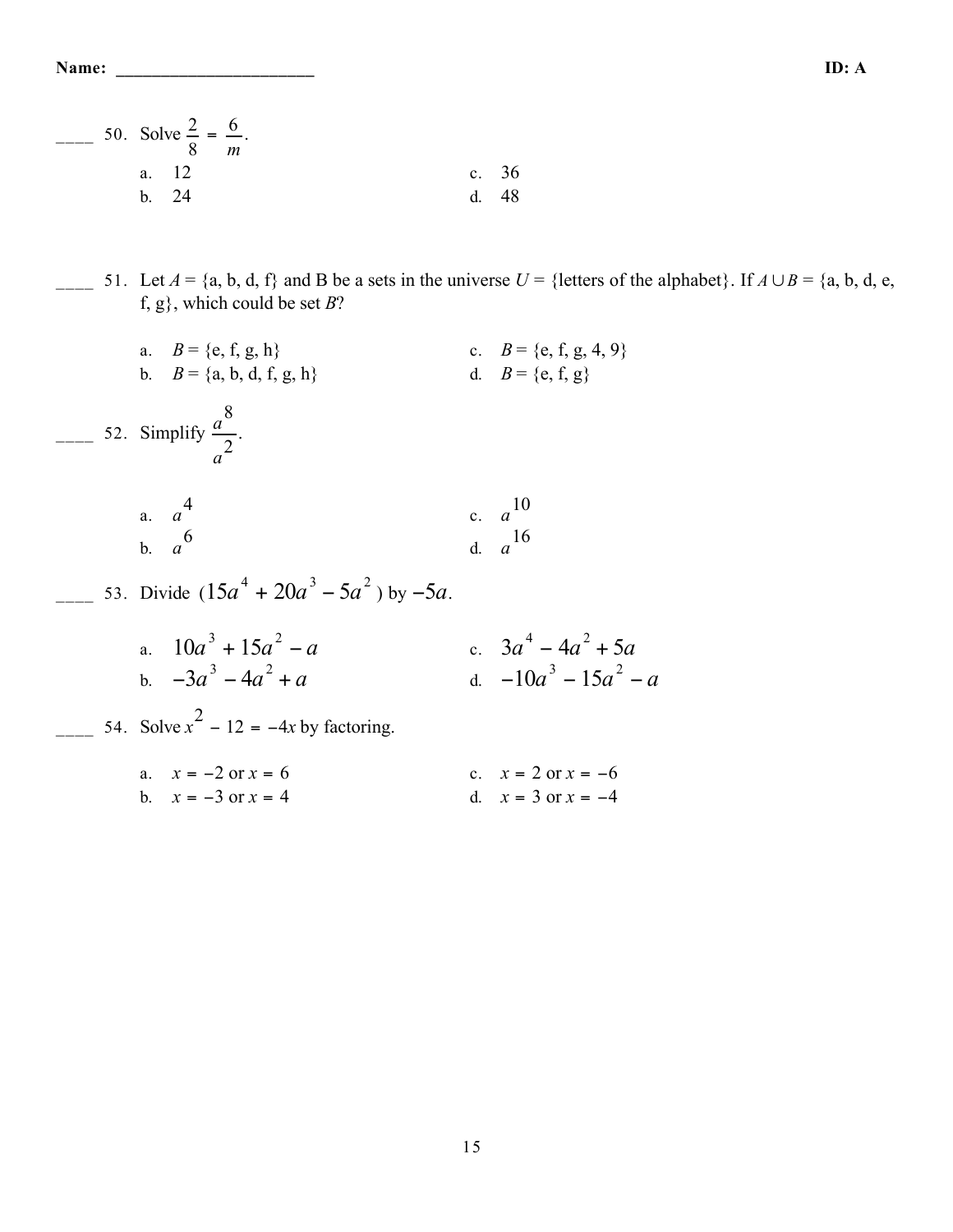55. A survey of 16 people were asked if they like tacos or pizza. The results of the survey are illustrated in the Venn diagram.



How many people surveyed do not like pizza?

a. 2 b. 4 c. 5 d. 11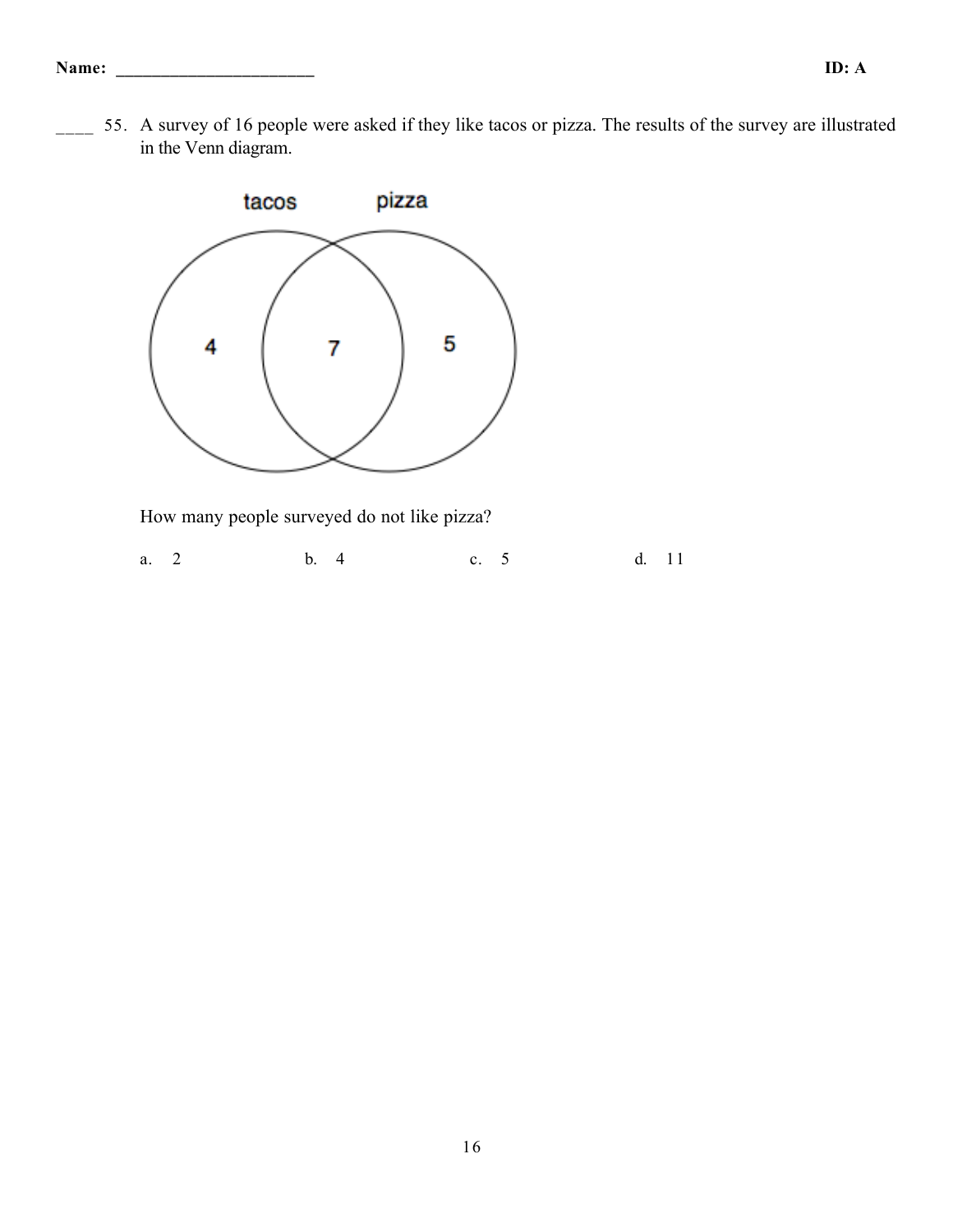# **Algebra EOC Practice Test #3 Answer Section**

## **MULTIPLE CHOICE**

| ANS:        | B             |                      | STA: | MA.912.A.4.1                                                                                                                                                                                                                                                 |
|-------------|---------------|----------------------|------|--------------------------------------------------------------------------------------------------------------------------------------------------------------------------------------------------------------------------------------------------------------|
| ANS:        | $\mathcal{C}$ | PTS:<br>$\mathbf{1}$ |      | MA.912.A.4.2                                                                                                                                                                                                                                                 |
| 3.<br>ANS:  | D             | PTS:<br>$\mathbf{1}$ |      | MA.912.A.3.9                                                                                                                                                                                                                                                 |
| ANS:        | B             | $\mathbf{1}$<br>PTS: |      | STA: MA.912.A.3.1                                                                                                                                                                                                                                            |
| ANS:        | A             | PTS:<br>$\mathbf{1}$ |      | MA.912.A.3.11                                                                                                                                                                                                                                                |
| ANS:        | B             | PTS:<br>$\mathbf{1}$ |      | MA.912.A.4.3                                                                                                                                                                                                                                                 |
| ANS:        | A             | $\mathbf{1}$<br>PTS: |      | MA.912.A.7.1                                                                                                                                                                                                                                                 |
| ANS:        | D             | PTS:<br>$\mathbf{1}$ |      | MA.912.A.3.11                                                                                                                                                                                                                                                |
| 9.<br>ANS:  | $\mathcal{C}$ | PTS:<br>$\mathbf{1}$ |      | MA.912.A.3.10                                                                                                                                                                                                                                                |
| ANS:        | B             | $\mathbf{1}$<br>PTS: |      | MA.912.A.4.3                                                                                                                                                                                                                                                 |
| ANS:        | A             | PTS:<br>$\mathbf{1}$ |      | MA.912.A.3.4                                                                                                                                                                                                                                                 |
| ANS:        | A             | PTS:<br>$\mathbf{1}$ |      | MA.912.A.3.9                                                                                                                                                                                                                                                 |
| ANS:        | B             | $\mathbf{1}$<br>PTS: |      | MA.912.A.3.5                                                                                                                                                                                                                                                 |
| ANS:        | B             | PTS:<br>$\mathbf{1}$ |      | MA.912.A.4.2                                                                                                                                                                                                                                                 |
| ANS:        | $\mathcal{C}$ | PTS:<br>$\mathbf{1}$ |      | MA.912.A.3.8                                                                                                                                                                                                                                                 |
| 16.<br>ANS: | B             | $\mathbf{1}$<br>PTS: |      | STA: MA.912.D.7.1                                                                                                                                                                                                                                            |
| ANS:        | $\mathcal{C}$ | PTS:<br>$\mathbf{1}$ |      | MA.912.A.3.5                                                                                                                                                                                                                                                 |
| ANS:        | B             | PTS:<br>$\mathbf{1}$ |      | MA.912.A.6.2                                                                                                                                                                                                                                                 |
| ANS:        | D             | $\mathbf{1}$<br>PTS: |      | MA.912.A.4.3                                                                                                                                                                                                                                                 |
| 20.<br>ANS: | B             | PTS:<br>$\mathbf{1}$ |      | MA.912.A.2.4                                                                                                                                                                                                                                                 |
| ANS:        | D             | PTS:<br>$\mathbf{1}$ |      | MA.912.A.4.1                                                                                                                                                                                                                                                 |
| ANS:        | B             | $\mathbf{1}$<br>PTS: |      | STA: MA.912.A.2.4                                                                                                                                                                                                                                            |
| 23.<br>ANS: | D             | PTS:<br>$\mathbf{1}$ |      | MA.912.A.1.8                                                                                                                                                                                                                                                 |
| ANS:        | B             | PTS:<br>$\mathbf{1}$ |      | MA.912.A.5.4                                                                                                                                                                                                                                                 |
| ANS:        | $\mathcal{C}$ | $\mathbf{1}$<br>PTS: |      | MA.912.A.3.1                                                                                                                                                                                                                                                 |
| 26.<br>ANS: | D             | PTS:<br>$\mathbf{1}$ |      | MA.912.A.2.3                                                                                                                                                                                                                                                 |
| ANS:        | B             | PTS:<br>$\mathbf{1}$ |      | MA.912.A.3.8                                                                                                                                                                                                                                                 |
| ANS:        | $\mathcal{C}$ | $\mathbf{1}$<br>PTS: |      | MA.912.D.7.2                                                                                                                                                                                                                                                 |
| ANS:        | B             | PTS:<br>$\mathbf{1}$ | STA: | MA.912.A.7.1                                                                                                                                                                                                                                                 |
| ANS:        | B             | PTS:<br>$\mathbf{1}$ |      | MA.912.A.3.3                                                                                                                                                                                                                                                 |
| ANS:        | B             | PTS:<br>$\mathbf{1}$ |      | MA.912.A.4.4                                                                                                                                                                                                                                                 |
| ANS:        | B             | PTS:<br>$\mathbf{1}$ |      | STA: MA.912.A.3.4                                                                                                                                                                                                                                            |
| 33.<br>ANS: | A             | PTS:<br>$\mathbf{1}$ | STA: | MA.912.A.3.3                                                                                                                                                                                                                                                 |
| ANS:        | D             | $\mathbf{1}$<br>PTS: |      | MA.912.A.3.10                                                                                                                                                                                                                                                |
| ANS:<br>35. | D             | $\mathbf{1}$<br>PTS: |      | MA.912.A.3.4                                                                                                                                                                                                                                                 |
| ANS:        | D             | PTS:<br>1            |      | STA: MA.912.A.5.4                                                                                                                                                                                                                                            |
| ANS:        | B             | $\mathbf{1}$<br>PTS: |      | STA: MA.912.A.4.2                                                                                                                                                                                                                                            |
| ANS:        | $\mathcal{C}$ | $\mathbf{1}$<br>PTS: |      | MA.912.A.6.1                                                                                                                                                                                                                                                 |
| ANS:        | B             | PTS:<br>$\mathbf{1}$ | STA: | MA.912.A.3.3                                                                                                                                                                                                                                                 |
| ANS:        | B             | $\mathbf{1}$<br>PTS: |      | STA: MA.912.A.2.3                                                                                                                                                                                                                                            |
|             |               |                      |      | PTS:<br>$\mathbf{1}$<br>STA:<br>STA:<br>STA:<br>STA:<br>STA:<br>STA:<br>STA:<br>STA:<br>STA:<br>STA:<br>STA:<br>STA:<br>STA:<br>STA:<br>STA:<br>STA:<br>STA:<br>STA:<br>STA:<br>STA:<br>STA:<br>STA:<br>STA:<br>STA:<br>STA:<br>STA:<br>STA:<br>STA:<br>STA: |